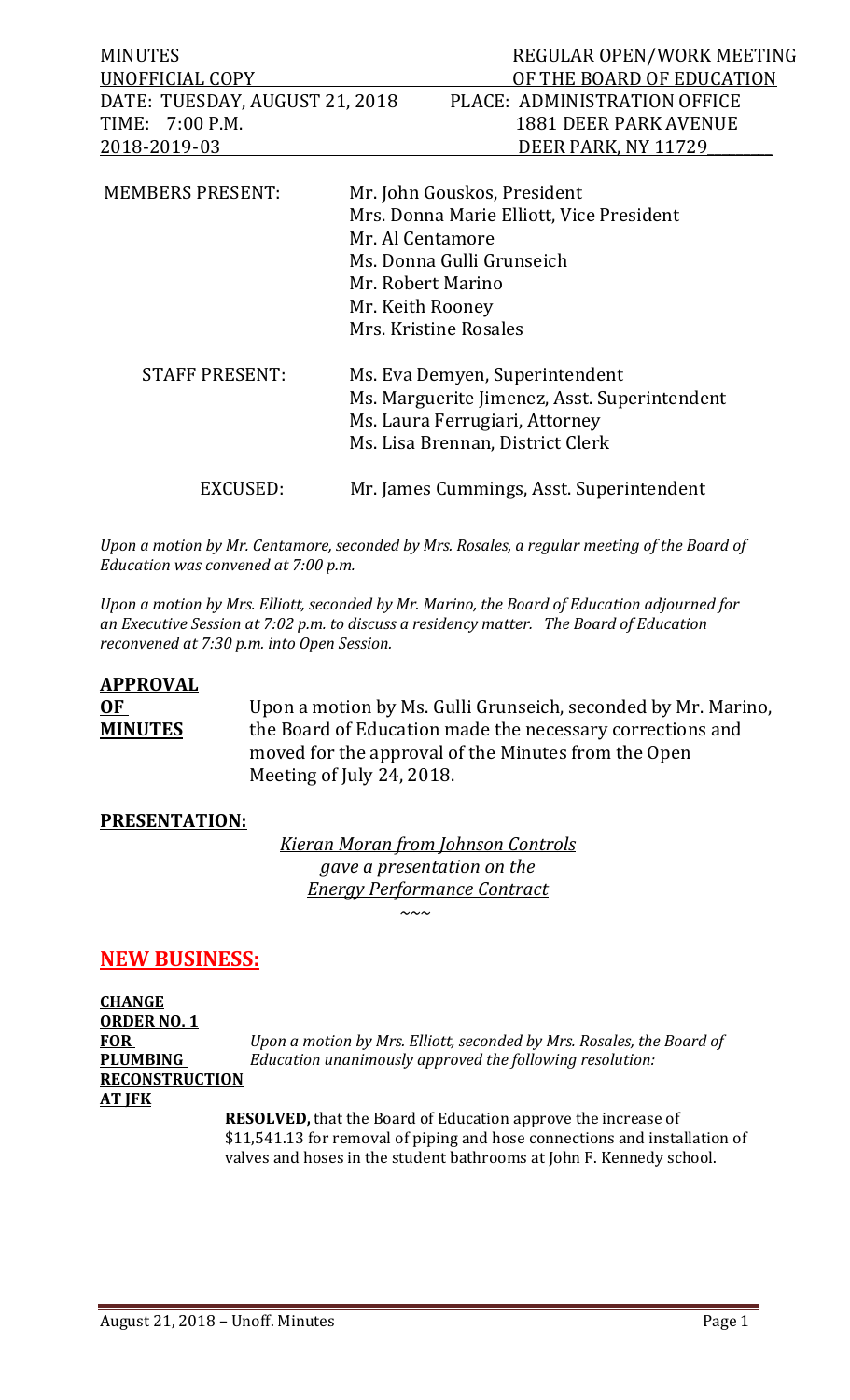## **CHANGE ORDER NO. 2 RECONSTRCTION AT HIGH SCHOOL**

**FOR** *Upon a motion by Ms. Gulli Grunseich, seconded by Mr. Centamore, the*  **PLUMBING** *Board of Education unanimously approved the following resolution:*

> **RESOLVED,** that the Board of Education approve the increase of \$4,177.61 for removal and replacement of valves (unforeseen condition) and to furnish and install additional fixtures in restrooms at the High School.

## **DISPOSAL OF SOCIAL STUDIES FROST MS**

**TEXTBOOKS** *Upon a motion by Mr. Marino, seconded by Mr. Rooney, the Board of*  **AT ROBERT** *Education unanimously approved the following resolution:*

> **RESOVLED,** that the Board of Education approve the disposal of the following textbooks that are in poor physical shape and have poor format and content. New textbooks were purchased in 2016-2017 for grade 6 social studies.

350 books - Our World – ISBN#10:0021503176

# **APPROVAL**

**OF** *Upon a motion by Mr. Rooney, seconded by Mr. Centamore,* **SCHEDULES** *the Board of Education unanimously approved the following Schedules collectively:*

## **NON-INSTRUCTIONAL**

## **SCHEDULE -- CS --CHANGE OF SALARY/ STATUS (Non-Instructional)**

## **Patricia Alfano**

District Wide<br>Position: **Substitute Office Assistant** Salary/Step:<br>Effective Effective 6/30/2018 Civil Service Title Change from Substitute Clerk Typist to Substitute Office Assistant

## **Rosemarie Alvarado**

Deer Park High School<br>Position: Office Office Assistant Salary/Step:<br>Effective Effective 6/30/2018 Civil Service Title Change from Clerk Typist to Office Assistant

#### **Cheryl Anderson**

Transportation<br>Position: Summer School Bus Aide<br>\$17.11/hour Salary/Step: Effective 7/9/2018 - 8/17/2018 Changed from Sub Bus Aide to Regular Bus Aide (summer school)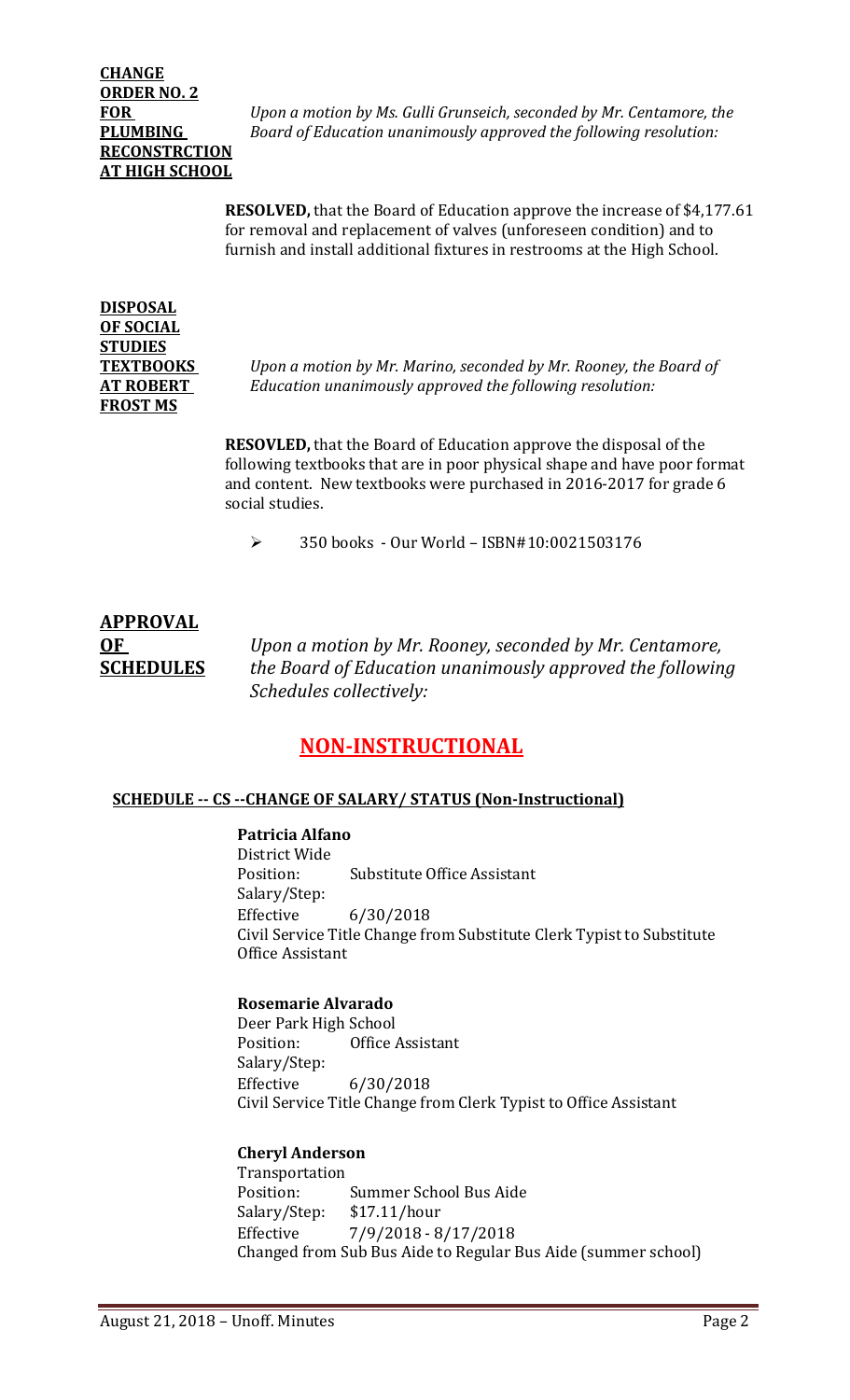## **Eleanor Brand**

Deer Park High School Position: Office Assistant Salary/Step: Effective 6/30/2018 Civil Service Title Change from Clerk Typist to Office Assistant

#### **Patricia Collins**

Deer Park High School<br>Position: Office Office Assistant Salary/Step:<br>Effective Effective 6/30/2018 Civil Service Title Change from Clerk Typist to Office Assistant

#### **Debra Cook**

John F Kennedy Intermediate School<br>Position: Office Assistant **Office Assistant** Salary/Step: Effective 6/30/2018 Civil Service Title Change from Clerk Typist to Office Assistant

#### **Clara DeDona**

District Office **Office Assistant** Salary/Step: Effective 6/30/2018 Civil Service Title Change from Clerk Typist to Office Assistant

#### **Laura Dudley**

May Moore School<br>Position: 0ff Office Assistant Salary/Step: Effective 6/30/2018 Civil Service Title Change from Clerk Typist to Office Assistant

## **Lynda Emig**

District Office<br>Position: **Office Assistant** Salary/Step: Effective 6/30/2018 Civil Service Title Change from Clerk Typist to Office Assistant

#### **Laura Eydeler**

District Wide<br>Position: Substitute Office Assistant Salary/Step: Effective 6/30/2018 Civil Service Title Change from Substitute Clerk Typist to Substitute Office Assistant

#### **LuAnn Fanning**

John Quincy Adams School<br>Position: Office Assis Office Assistant Salary/Step: Effective 6/30/2018 Civil Service Title Change from Clerk Typist to Office Assistant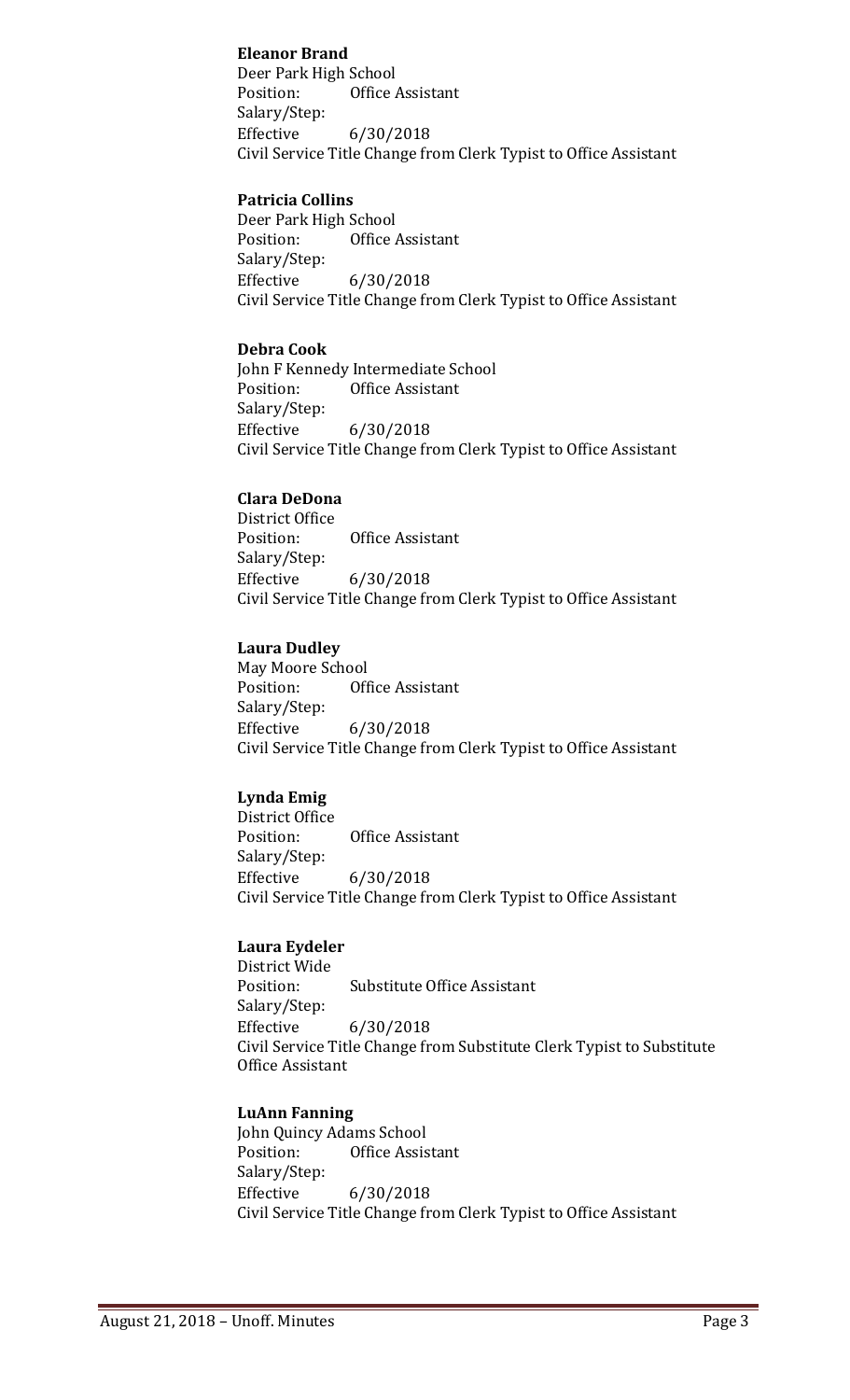## **Geraldine Ferrara**

District Wide Substitute Office Assistant Salary/Step: Effective 6/30/2018 Civil Service Title Change from Substitute Clerk Typist to Substitute Office Assistant

## **Patricia Forte-Williams**

District Wide **Substitute Office Assistant** Salary/Step: Effective 6/30/2018 Civil Service Title Change from Substitute Clerk Typist to Substitute Office Assistant

## **Mary Galea**

Deer Park High School<br>Position: Office **Office Assistant** Salary/Step: Effective 6/30/2018 Civil Service Title Change from Clerk Typist to Office Assistant

## **Maryann Giuliano**

John Quincy Adams School<br>Position: Office Assis **Office Assistant** Salary/Step:<br>Effective Effective 6/30/2018 Civil Service Title Change from Clerk Typist to Office Assistant

## **Annette Hammel**

District Wide **Substitute Office Assistant** Salary/Step:<br>Effective Effective 6/30/2018 Civil Service Title Change from Substitute Clerk Typist to Substitute Office Assistant

## **Nancy Liston**

Transportation Summer School Transportation Aide<br>\$20.98/hour Salary/Step:<br>Effective Effective 7/9/2018 - 8/17/2018 Correction of hourly salary

## **Lisa Martin**

District Office **Office Assistant** Salary/Step:<br>Effective Effective 6/30/2018 Civil Service Title Change from Clerk Typist to Office Assistant

## **Tracy McGarty**

May Moore School<br>Position: 0ff Office Assistant Salary/Step: Effective 6/30/2018 Civil Service Title Change from Clerk Typist to Office Assistant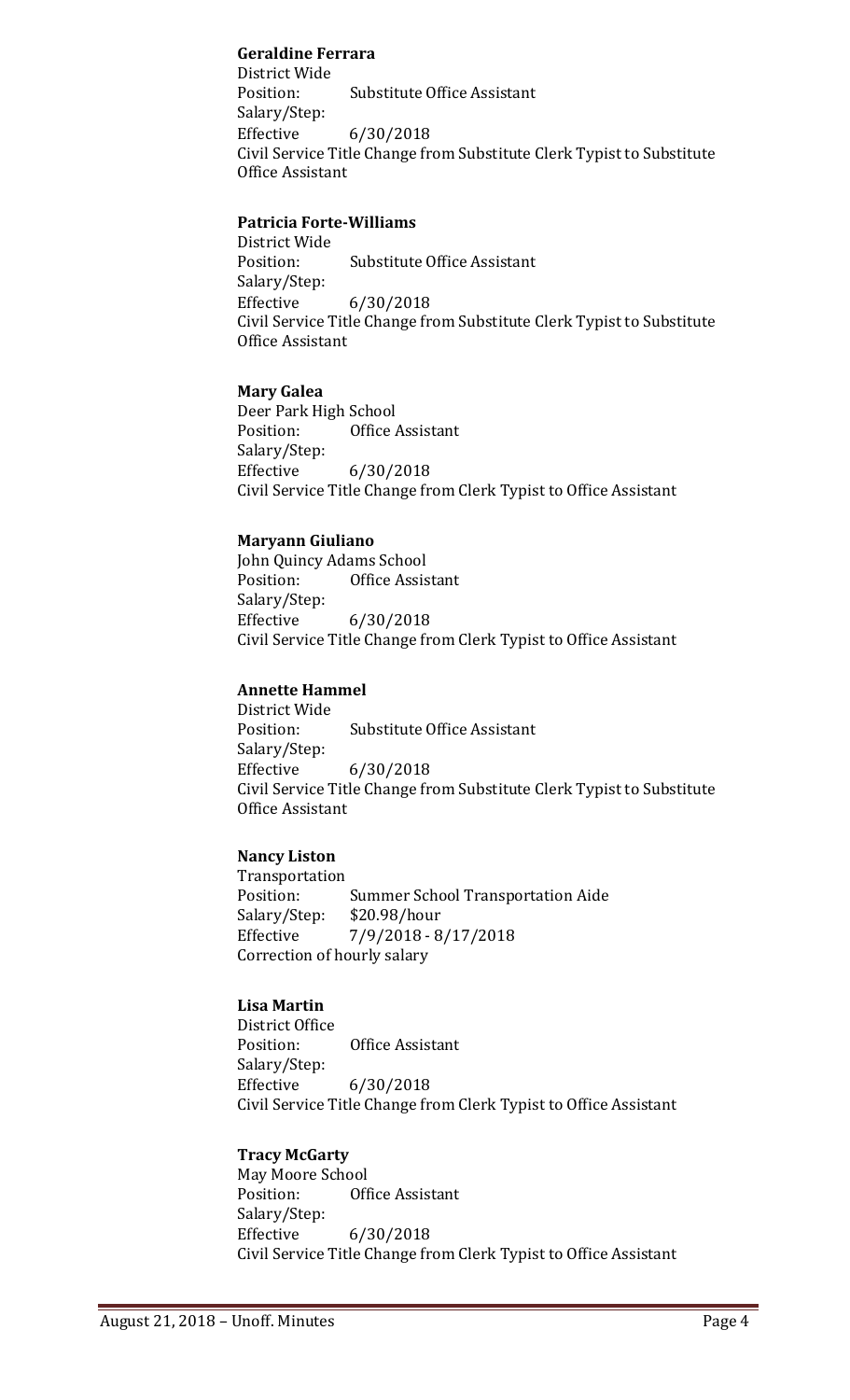## **Janet Metzler**

District Office Office Assistant Salary/Step: Effective 6/30/2018 Civil Service Title Change from Clerk Typist to Office Assistant

## **Pamela Miller**

District Wide<br>Position: **Substitute Office Assistant** Salary/Step: Effective 6/30/2018 Civil Service Title Change from Substitute Clerk Typist to Substitute Office Assistant

#### **Marion O'Brien**

Memorial<br>Position: **Office Assistant** Salary/Step:<br>Effective Effective 6/30/2018 Civil Service Title Change from Clerk Typist to Office Assistant

#### **Carol Ottersen**

Memorial<br>Position: **Office Assistant** Salary/Step:<br>Effective Effective 6/30/2018 Civil Service Title Change from Clerk Typist to Office Assistant

## **Jeanne Plitt**

District Wide Substitute Office Assistant Salary/Step:<br>Effective Effective 6/30/2018 Civil Service Title Change from Substitute Clerk Typist to Substitute Office Assistant

## **Patricia Price**

Memorial<br>Position: **Office Assistant** Salary/Step: Effective 6/30/2018 Civil Service Title Change from Clerk Typist to Office Assistant

#### **Marie Racanelli**

John F Kennedy Intermediate School<br>Position: Office Assistant Office Assistant Salary/Step:<br>Effective Effective 6/30/2018 Civil Service Title Change from Clerk Typist to Office Assistant

## **Nancy Ragone**

District Office<br>Position: Office Assistant Salary/Step: Effective 6/30/2018 Civil Service Title Change from Clerk Typist to Office Assistant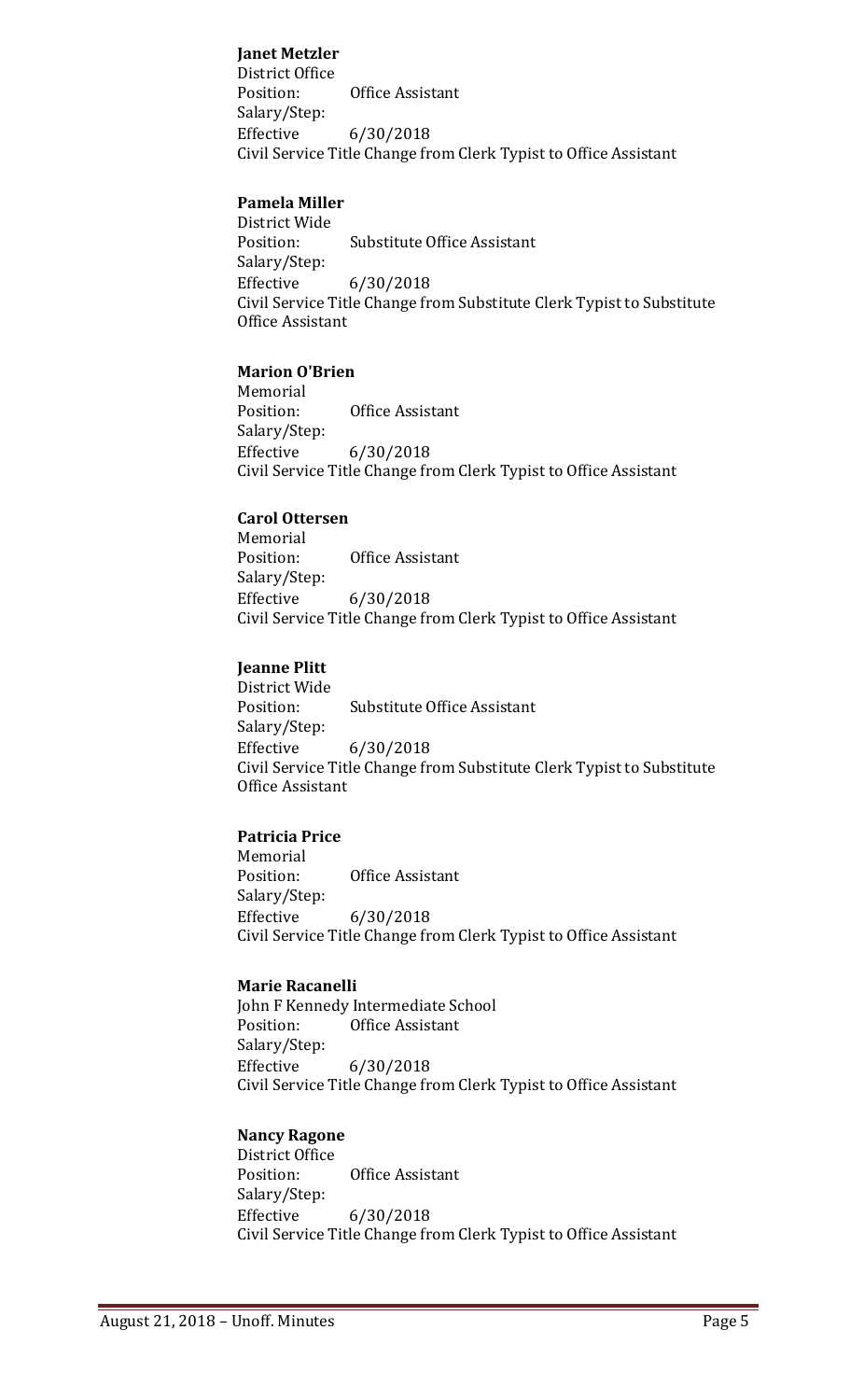## **John Reyes**

John F Kennedy Intermediate School<br>Position: Office Assistant Office Assistant Salary/Step: Effective 6/30/2018 Civil Service Title Change from Clerk Typist to Office Assistant

## **Debra Rios**

Robert Frost Middle School<br>Position: Office Assist **Office Assistant** Salary/Step:<br>Effective Effective 6/30/2018 Civil Service Title Change from Clerk Typist to Office Assistant

## **Josephine Rubino**

District Office<br>Position: **Office Assistant** Salary/Step: Effective 6/30/2018 Civil Service Title Change from Clerk Typist to Office Assistant

#### **Marjorie Russo**

District Wide<br>Position: **Substitute Office Assistant** Salary/Step: Effective 6/30/2018 Civil Service Title Change from Substitute Clerk Typist to Substitute Office Assistant

## **Theresa Sepe**

Deer Park High School<br>Position: Office Office Assistant Salary/Step:<br>Effective Effective 6/30/2018 Civil Service Title Change from Clerk Typist to Office Assistant

## **Darlene Signa**

Deer Park High School<br>Position: Office Office Assistant Salary/Step: Effective 6/30/2018 Civil Service Title Change from Clerk Typist to Office Assistant

## **Rita Smith**

Transportation Office Assistant Salary/Step:<br>Effective Effective 6/30/2018 Civil Service Title Change from Clerk Typist to Office Assistant

## **Monique Spence**

Memorial<br>Position: Office Assistant Salary/Step: Effective 6/30/2018 Civil Service Title Change from Clerk Typist to Office Assistant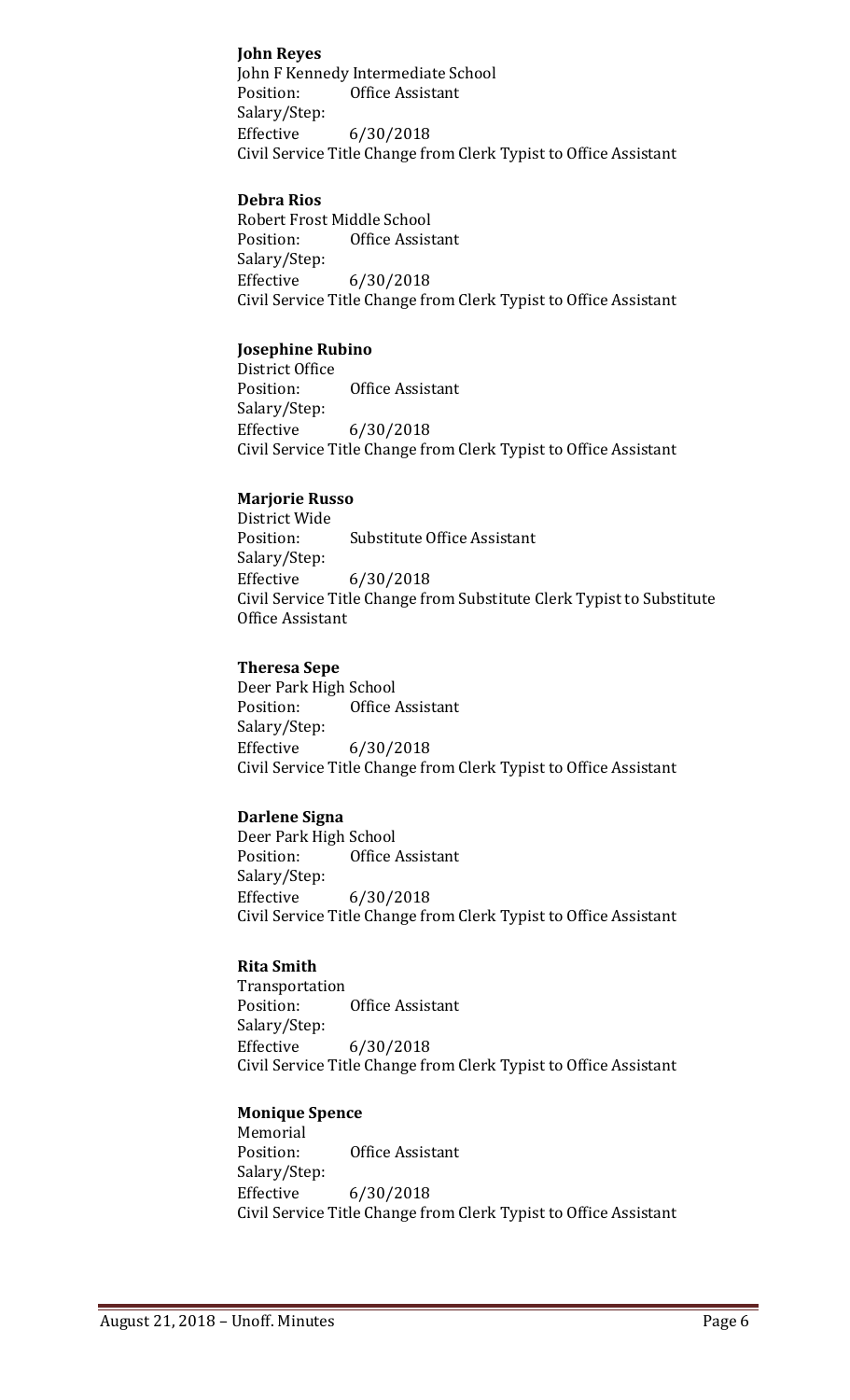## **Celeste Stalker**

Robert Frost Middle School Position: Office Assistant Salary/Step: Effective 6/30/2018 Civil Service Title Change from Clerk Typist to Office Assistant

## **Kathryn Tarzi**

District Office<br>Position: Office Assistant Salary/Step: Effective 6/30/2018 Civil Service Title Change from Clerk Typist to Office Assistant

## **Domenica Tchinnis**

Deer Park High School<br>Position: Office Office Assistant Salary/Step:  $6/30/2018$ Civil Service Title Change from Clerk Typist to Office Assistant

#### **Noreen Thielemann**

Robert Frost Middle School<br>Position: Office Assist Office Assistant Salary/Step: Effective 6/30/2018 Civil Service Title Change from Clerk Typist to Office Assistant

## **Kim Valenti**

Deer Park High School<br>Position: Office Office Assistant Salary/Step: Effective 6/30/2018 Civil Service Title Change from Clerk Typist to Office Assistant

## **Marie Valerio**

Robert Frost Middle School<br>Position: Office Assist **Office Assistant** Salary/Step: Effective 6/30/2018 Civil Service Title Change from Clerk Typist to Office Assistant

#### **Gina Vogler**

Robert Frost Middle School<br>Position: Office Assist Office Assistant Salary/Step: Effective 6/30/2018 Civil Service Title Change from Clerk Typist to Office Assistant

## **Mary Ellen Walsh**

Deer Park High School<br>Position: Office *F* Office Assistant Salary/Step:<br>Effective Effective 6/30/2018 Civil Service Title Change from Clerk Typist to Office Assistant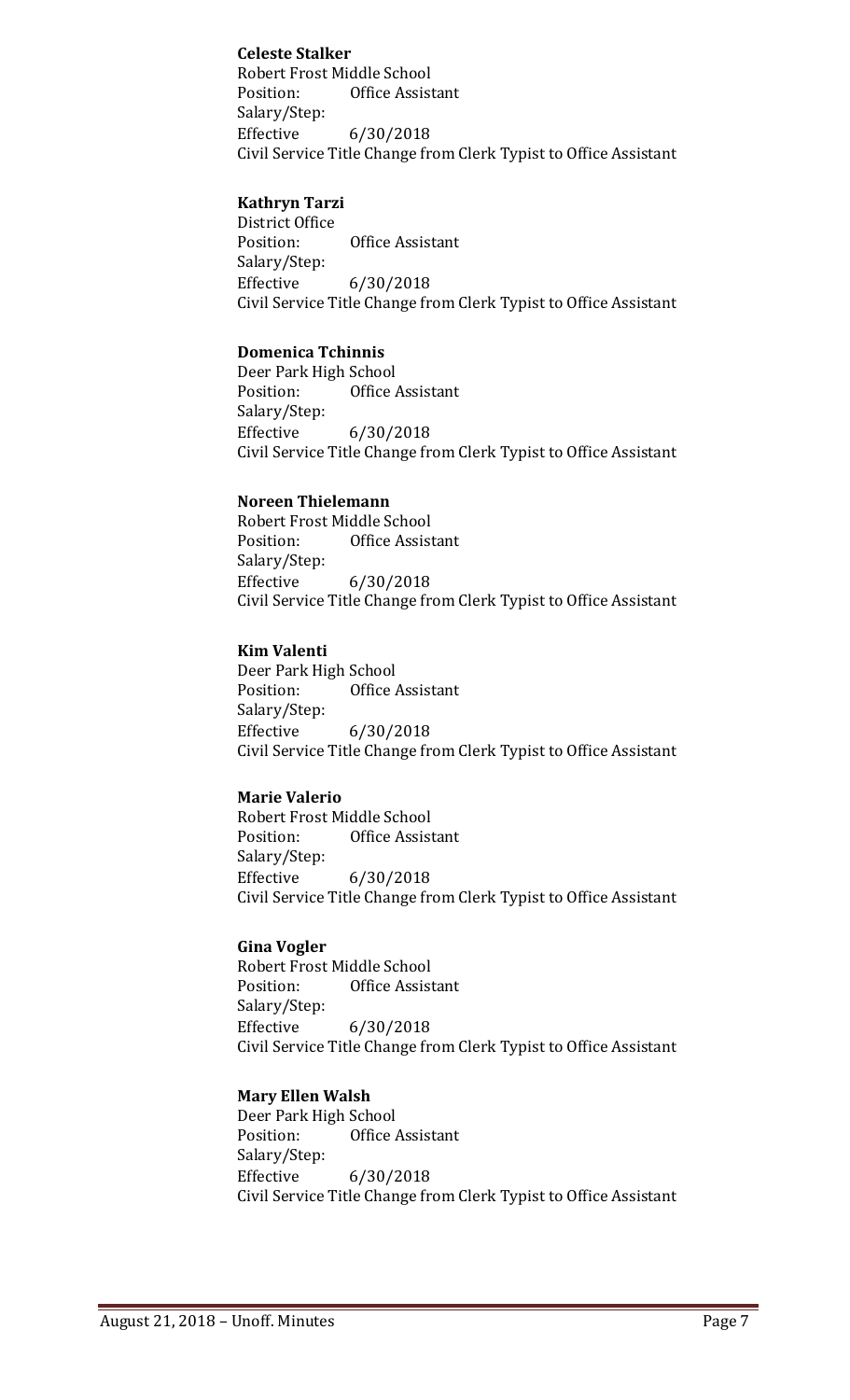#### **Nicole Wright**

District Wide<br>Position: **Substitute Office Assistant** Salary/Step: Effective 6/30/2018 Civil Service Title Change from Substitute Clerk Typist to Substitute Office Assistant

#### **Deborah Young**

John Quincy Adams School<br>Position: Office Assis Office Assistant Salary/Step: Effective 6/30/2018 Civil Service Title Change from Clerk Typist to Office Assistant

#### **SCHEDULE -- NN --APPOINTMENTS (Non-Instructional)**

#### **Jennifer DeJoseph**

May Moore School<br>Position: No Non-Instructional 6 hr Aide<br>\$19.11/hr Salary/Step:<br>Effective  $9/1/2018$ 3.5 hr aide to 6 hr aide

#### **SCHEDULE -- NNPS --PER DIEM SUBSTITUTES (Non-Instructional)**

#### **Keri Delargy**

John F Kennedy Intermediate School<br>Position: Summer School Subs Summer School Substitute Aide<br>\$12/hour Salary/Step:<br>Effective Effective 7/9/2018 - 8/17/2018

## **Jennifer Rivela**

District Wide Substitute Non-Instructional Aide<br>\$11/hour Salary/Step:<br>Effective  $9/1/2018$ 

#### **SCHEDULE -- OO --RESIGNATIONS / RETIREMENTS / REMOVALS / TERMINATIONS (Non-Instructional)**

#### **Edward Aromando**

Transportation **Bus Driver** Salary/Step:<br>Effective  $8/2/2018$ Termination. No outstanding obligation to the district.

#### **Ann Castagna**

Deer Park High School<br>Position: Stenog Stenographer Salary/Step:<br>Effective Effective 8/11/2019 Resignation for the purpose of RETIREMENT.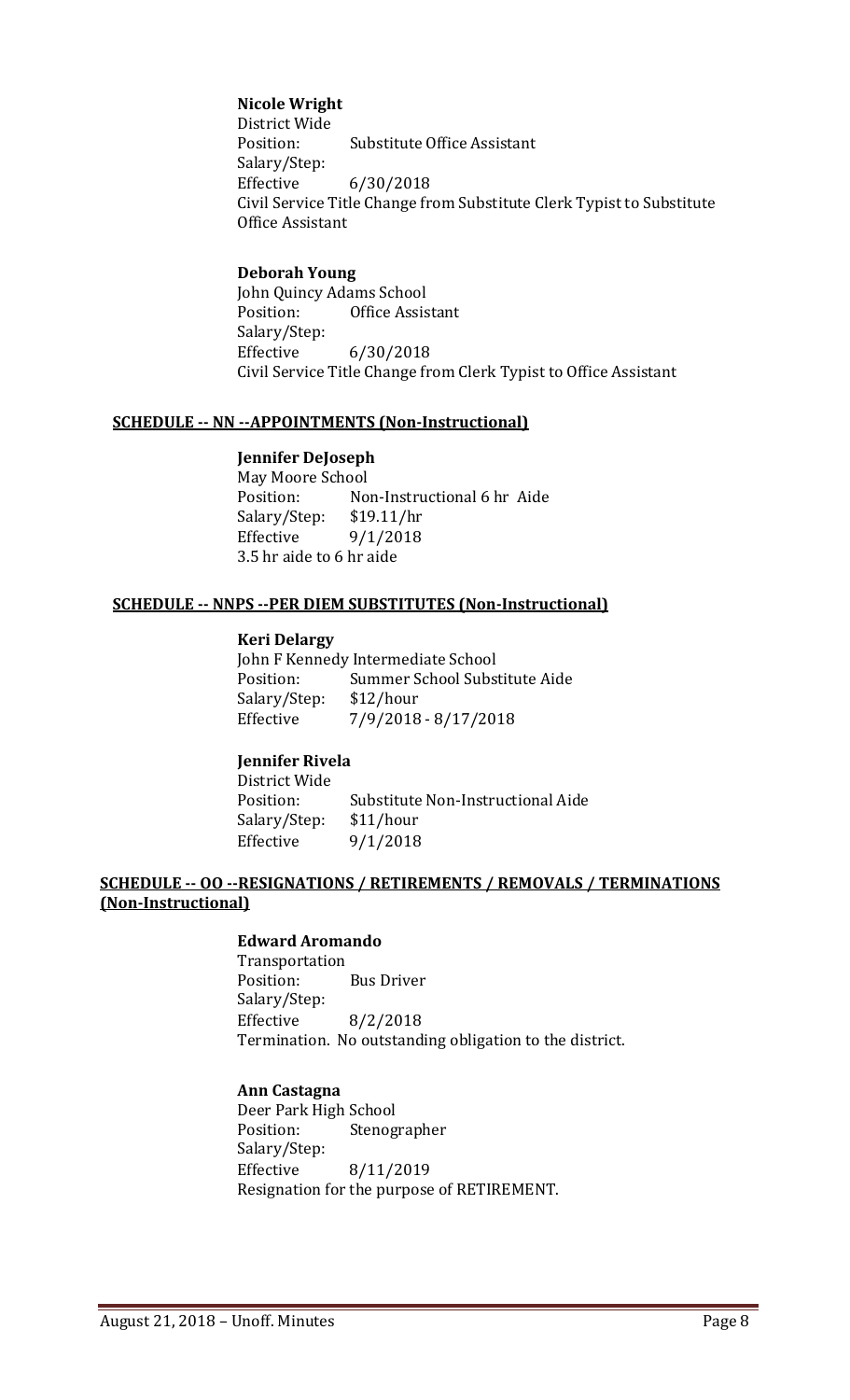**Jennifer DeJoseph** May Moore School<br>Position: 3.5 3.5 hr Non-Instructional Aide Salary/Step: Effective 8/14/2018 Resignation as 3.5 hr cafeteria aide in order to accept position as 6 hr aide

## **SCHEDULE -- QQ --LEAVES OF ABSENCE (Non-Instructional)**

## **Michael McEvoy**

Memorial<br>Position: Groundsman Salary/Step: Effective 8/3/2018 - 8/17/2018 Extension of Unpaid Medical LOA (WC)

#### **Bunnie Smith**

Transportation<br>Position: **Bus Driver** Salary/Step: Effective 6/19/2018 - 9/15/2018 Extension of Unpaid Medical LOA (WC)

#### **SCHEDULE -- TRN --TRANSFERS (Non-Instructional)**

**Josephine Calder** Robert Frost Middle School<br>Position: Non-Instruc Non-Instructional Aide Salary/Step:<br>Effective Effective 9/1/2018 - 6/30/2019 Transfer from HS to RF due to staff request

## **INSTRUCTIONAL**

#### **SCHEDULE -- CSS --CHANGE OF STATUS / SALARY (Instructional)**

#### **Keri Delargy**

John F Kennedy Intermediate School<br>Position: Substitute Summer S Substitute Summer School Teaching Assistant<br>\$12.86/hour Salary/Step:<br>Effective  $7/9/2018 - 8/17/2018$ Correction of hourly salary

#### **SCHEDULE -- L --PART-TIME APPOINTMENTS (Instructional)**

## **Matthew Griffith**

Deer Park High School<br>Position: 5 Tech Position: .5 Technology Teacher Salary/Step: \$69,280 MA/Step 6<br>Effective 9/1/2018 - 6/30/2019 Effective 9/1/2018 - 6/30/2019 Salary prorated at \$34,640

#### **Steven Soltysik**

Deer Park High School<br>Position: 4 Art T Position: .4 Art Teacher<br>Salary/Step: \$56 \$56,707 BA/Step 1 Effective 9/1/2018 - 6/30/2019 Salary prorated at \$22,682.80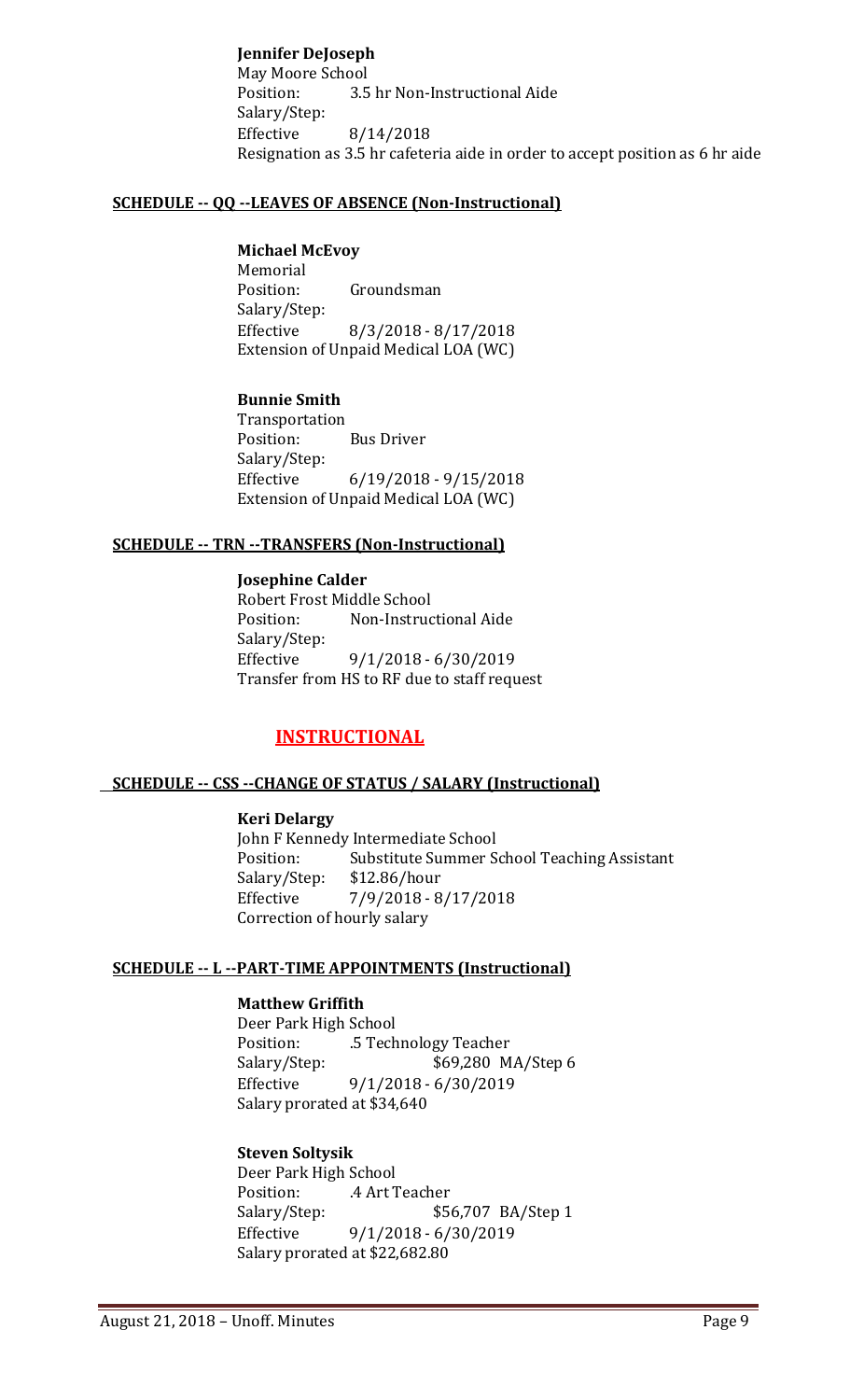**Kristin Wehner** Deer Park High School Position: .6 Math Teacher<br>Salary/Step: \$61,9 \$61,985 MA/Step 1 Effective 9/1/2018 - 6/30/2019 Salary prorated at \$37,191

#### **SCHEDULE -- N --PROBATIONARY TEACHER (Instructional) \***

## **Gabriella Gilmartin**

Deer Park High School<br>Position: Probat Position: Probationary Special Education Teacher<br>Salary/Step: \$56,707 BA/Step 1 \$56,707 BA/Step 1 Effective 9/1/2018 - 8/31/2022

## **Brianne Hertzog**

Deer Park High School Position: Probationary Technology Teacher<br>Salary/Step: \$61,985 MA/Step 1 \$61,985 MA/Step 1 Effective 9/1/2018 - 8/31/2022

#### **Natalie Sabia**

Deer Park High School<br>Position: Probat Position: Probationary Science Teacher<br>Salary/Step: \$56,707 BA/Step \$56,707 BA/Step 1 Effective 9/1/2018 - 8/31/2022 RF/HS (Changed from Leave Replacement to Probationary)

\*Except to the extent required by the applicable provisions of Education Law 2509, 2573, 3212 and 3014, in order to be granted tenure the classroom teacher or building administrator shall have received composite or overall annual professional performance review ratings pursuant to Education Law 3012-c and/or 3012-d of either effective or highly effective in at least three (3) of the four (4) preceding years and if the classroom teacher or administrator receives an ineffective composite or overall rating in the final year of the probationary period he or she shall not be eligible for tenure at that time.

#### **SCHEDULE -- NAS --ADMINSTRATIVE / SUPERVISORY APPOINTMENTS (Instructional) \***

**James Henry** Robert Frost Middle School<br>Position: Associate Pr Associate Principal<br>\$119,304.62 Salary/Step:<br>Effective Effective 7/1/2018 - 6/30/2022

\*Except to the extent required by the applicable provisions of Education Law 2509, 2573, 3212 and 3014, in order to be granted tenure the classroom teacher or building administrator shall have received composite or overall annual professional performance review ratings pursuant to Education Law 3012-c and/or 3012-d of either effective or highly effective in at least three (3) of the four (4) preceding years and if the classroom teacher or administrator receives an ineffective composite or overall rating in the final year of the probationary period he or she shall not be eligible for tenure at that time.

#### **SCHEDULE -- NPS --PER DIEM SUBSTITUTES (Instructional)**

#### **Laurie Johnson**

District Wide<br>Position: Substitute Teaching Assistant<br>\$90/day Salary/Step:<br>Effective 9/1/2018

#### **SCHEDULE -- NS --PERMANENT SUBSTITUTES (Instructional)**

#### **Daniel Friend**

Robert Frost Middle School<br>Position: Permanent : Permanent Substitute Teacher<br>\$125/day Salary/Step:<br>Effective Effective 9/1/2018 - 6/30/2019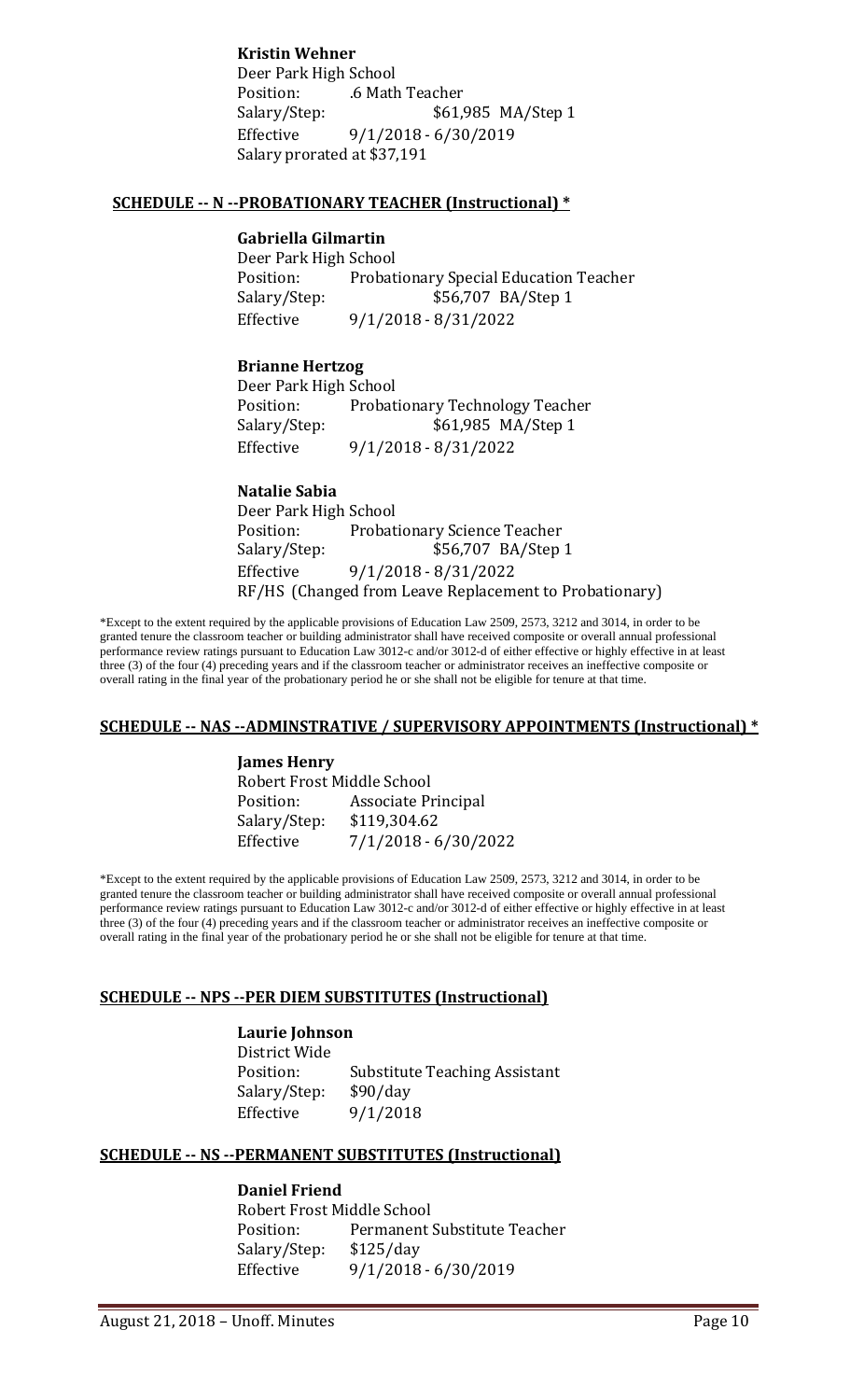## **Matthew Griffith**

Deer Park High School<br>Position: 5 Perm .5 Permanent Substitute Teacher<br>\$125/day Salary/Step:<br>Effective Effective 9/1/2018 - 6/30/2019 Salary prorated at \$62.50/day

#### **Jeanne Heinsman**

Robert Frost Middle School<br>Position: Permanent Permanent Substitute Teacher Salary/Step: \$125/day<br>Effective 9/1/2018 Effective 9/1/2018 - 6/30/2019

#### **Krystal Hoffman**

Robert Frost Middle School<br>Position: Permanent : Permanent Substitute Teacher<br>\$125/day Salary/Step: Effective 9/1/2018 - 6/30/2019

#### **Kasey Kephart**

John Quincy Adams School<br>Position: Permanent Permanent Substitute Teacher<br>\$125/day Salary/Step:<br>Effective Effective 9/1/2018 - 6/30/2019

#### **Alexandra Santora**

Robert Frost Middle School<br>Position: Permanent: Permanent Substitute Teacher<br>\$125/day Salary/Step: Effective 9/1/2018 - 6/30/2019

#### **Steven Soltysik**

Deer Park High School<br>Position: 6 Pern .6 Permanent Substitute Teacher<br>\$125/day Salary/Step:<br>Effective Effective 9/1/2018 - 6/30/2019 Salary prorated at \$75 per day

#### **Kristin Wehner**

Deer Park High School<br>Position: 4 Perm .4 Permanent Substitute Teacher<br>\$125/day Salary/Step:<br>Effective Effective 9/1/2018 - 6/30/2019 Salary prorated at \$50 per day

## **SCHEDULE -- NSS --SUMMER SCHOOL APPOINTMENTS (Instructional)**

## **Marie Tortorici**

John F Kennedy Intermediate School<br>Position: Summer School Subs Summer School Substitute Teacher<br>\$236.43/day Salary/Step:<br>Effective Effective 7/9/2018 - 8/17/2018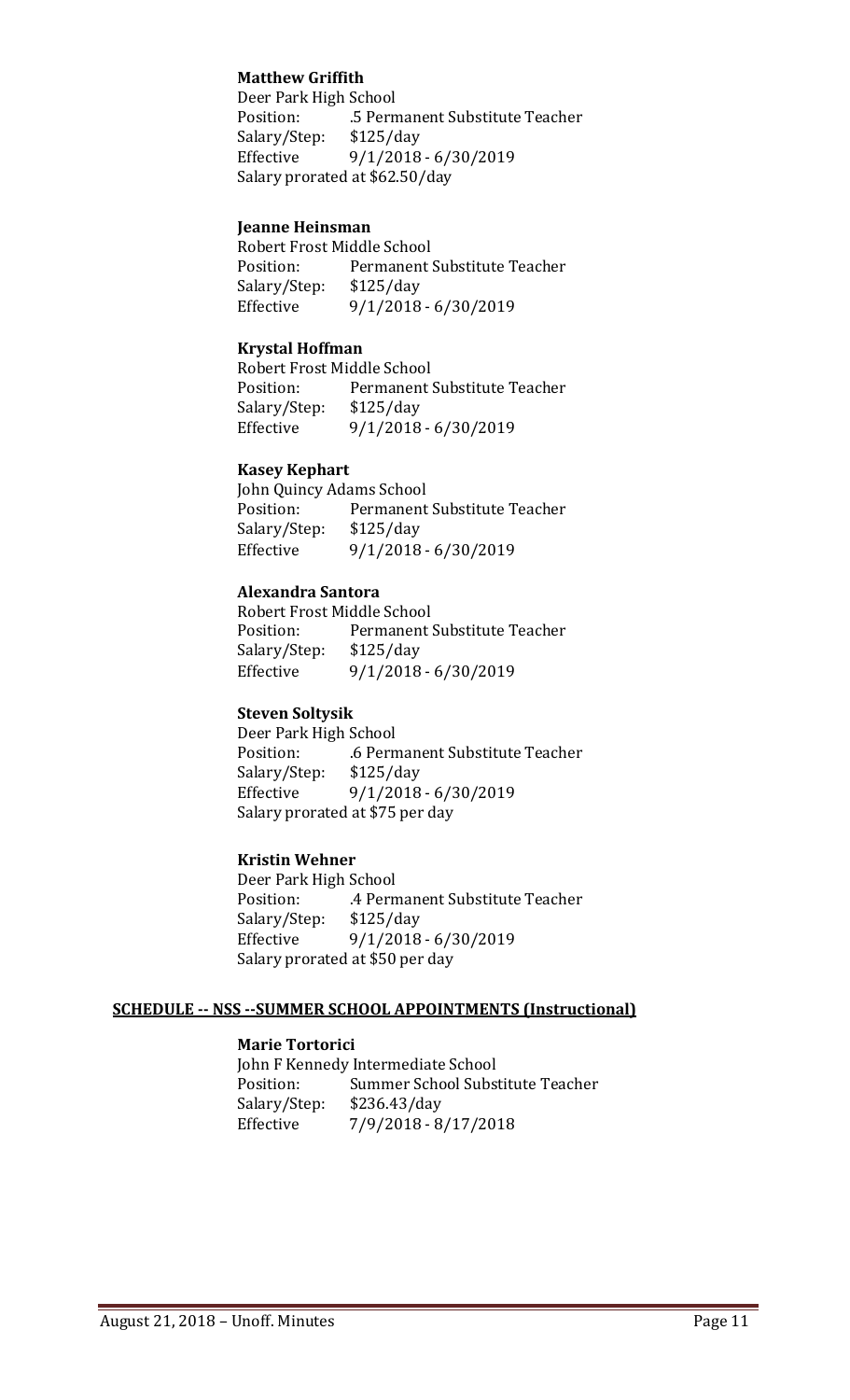## **SCHEDULE -- O --RESIGNATIONS / RETIREMENTS / REMOVALS / TERMINATIONS (Instructional)**

#### **Mary Boeckel-Looney**

Robert Frost Middle School<br>Position: Teaching As **Teaching Assistant** Salary/Step: Effective 7/24/2018 Resignation. No outstanding obligation to the district.

#### **Catherine Bosenbeck**

District Wide Per-Diem Substitute Teacher Salary/Step: Effective 7/18/2018 Resignation. No outstanding obligation to the district.

#### **Leanne Carhart**

Deer Park High School .6 Math/.4 Permanent Substitute Teacher Salary/Step: Effective 7/27/2018 Resignation. No outstanding obligation to the district

#### **Diana Cuozzo**

District Wide Per-Diem Substitute Teacher Salary/Step: Effective 8/1/2018 Resignation. No outstanding obligation to the district.

## **Alexandra Demakos**

Deer Park High School<br>Position: **IV** Chee JV Cheerleading Coach Salary/Step: Effective 7/31/2018 Resignation. No outstanding obligation to the district.

#### **Meagan Frank**

John Quincy Adams School<br>Position: Permanent Permanent Substitute Teacher Salary/Step: Effective 7/19/2018 Resignation. No outstanding obligation to the district.

#### **Jamie Greco**

Deer Park High School .8 Leave Replacement Spanish/.2 Permanent Substitute Salary/Step: Effective 8/7/2018 Resignation. No outstanding obligation to the district.

#### **James Henry**

District Wide Curriculum Associate for Math & Business Salary/Step: Effective 6/30/2018 Resignation in order to accept position of Associate Principal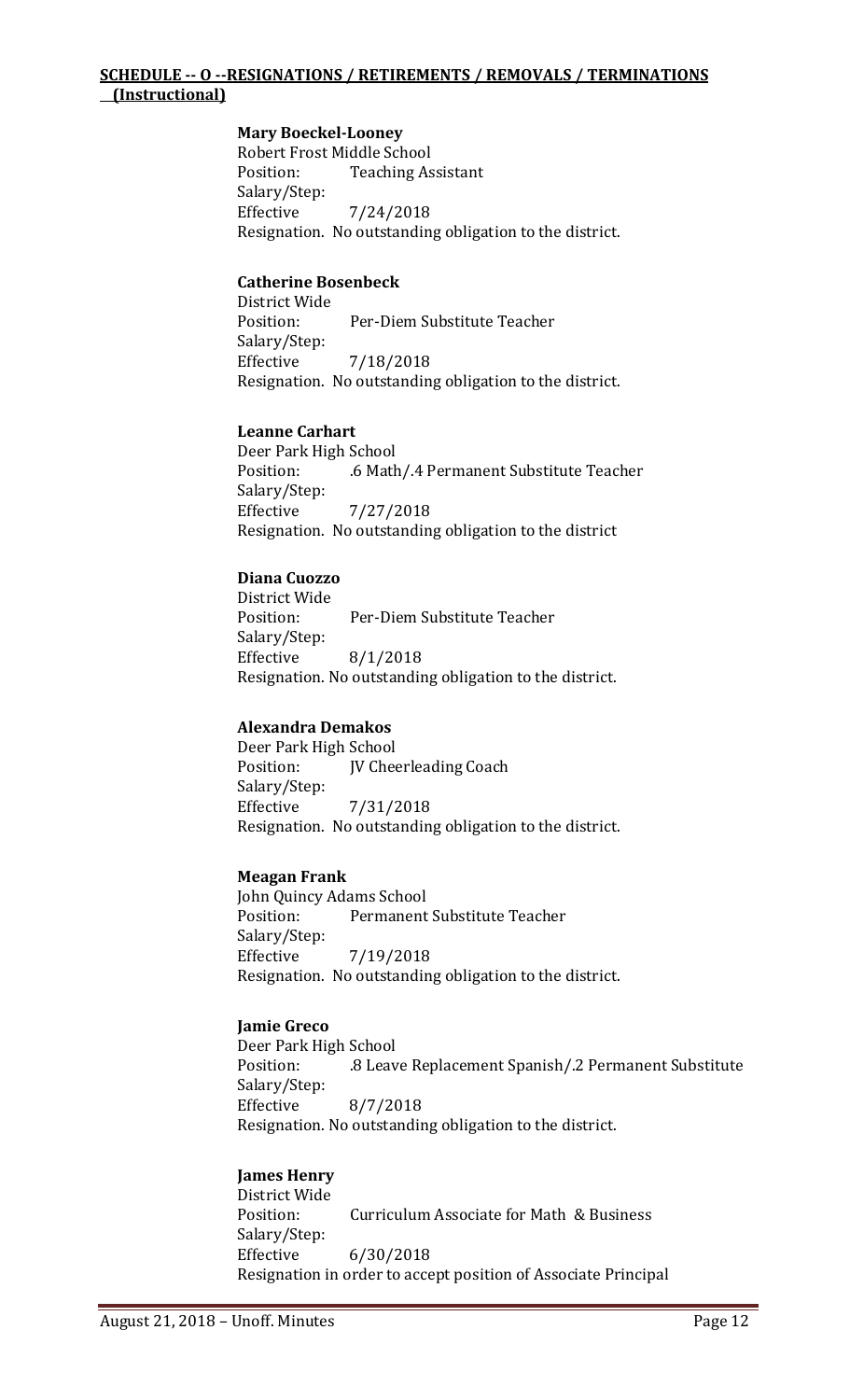## **Brittany Imperato**

John Quincy Adams School<br>Position: Permanent Permanent Substitute Teacher Salary/Step: Effective 8/10/2018 Resignation. No outstanding obligation to the district.

## **Anthony Ketterer**

Deer Park High School<br>Position: [V Head JV Head Boys Soccer Coach Salary/Step: Effective 7/19/2018 Resignation. No outstanding obligation to the district.

## **Marissa Manfredi**

May Moore School<br>Position: Tea Teaching Assistant and ABA Home Provider Salary/Step:<br>Effective Effective 8/18/2018 Resignation. No outstanding obligation to the district.

#### **Karina Pistorio**

John F Kennedy Intermediate School<br>Position: Permanent Substitute Permanent Substitute Salary/Step: Effective 8/3/2018 Resignation. No outstanding obligation to the district.

#### **Christopher Thomson**

Deer Park High School<br>Position: Permai Permanent Substitute Teacher Salary/Step: Effective 8/9/2018 Resignation. No outstanding obligation to the district.

## **SCHEDULE -- Q --LEAVES OF ABSENCE (Instructional)**

## **Rachel Glaubach**

Deer Park High School<br>Position: Guidan **Guidance Counselor** Salary/Step: Effective 9/5/2018 - 10/8/2018 Change of Dates for Remainder of Unpaid Maternity LOA

#### **Susan Mirman**

May Moore School<br>Position: Spe Speech Teacher Salary/Step: Effective 9/1/2018 - 6/30/2019 Unpaid Leave of Absence

## **SCHEDULE -- TR --TRANSFERS (Instructional)**

## **Helen Annarumma**

Robert Frost Middle School<br>Position: Teaching As **Teaching Assistant** Salary/Step: Effective 9/1/2018 - 6/30/2019 Transfer from JQA to RF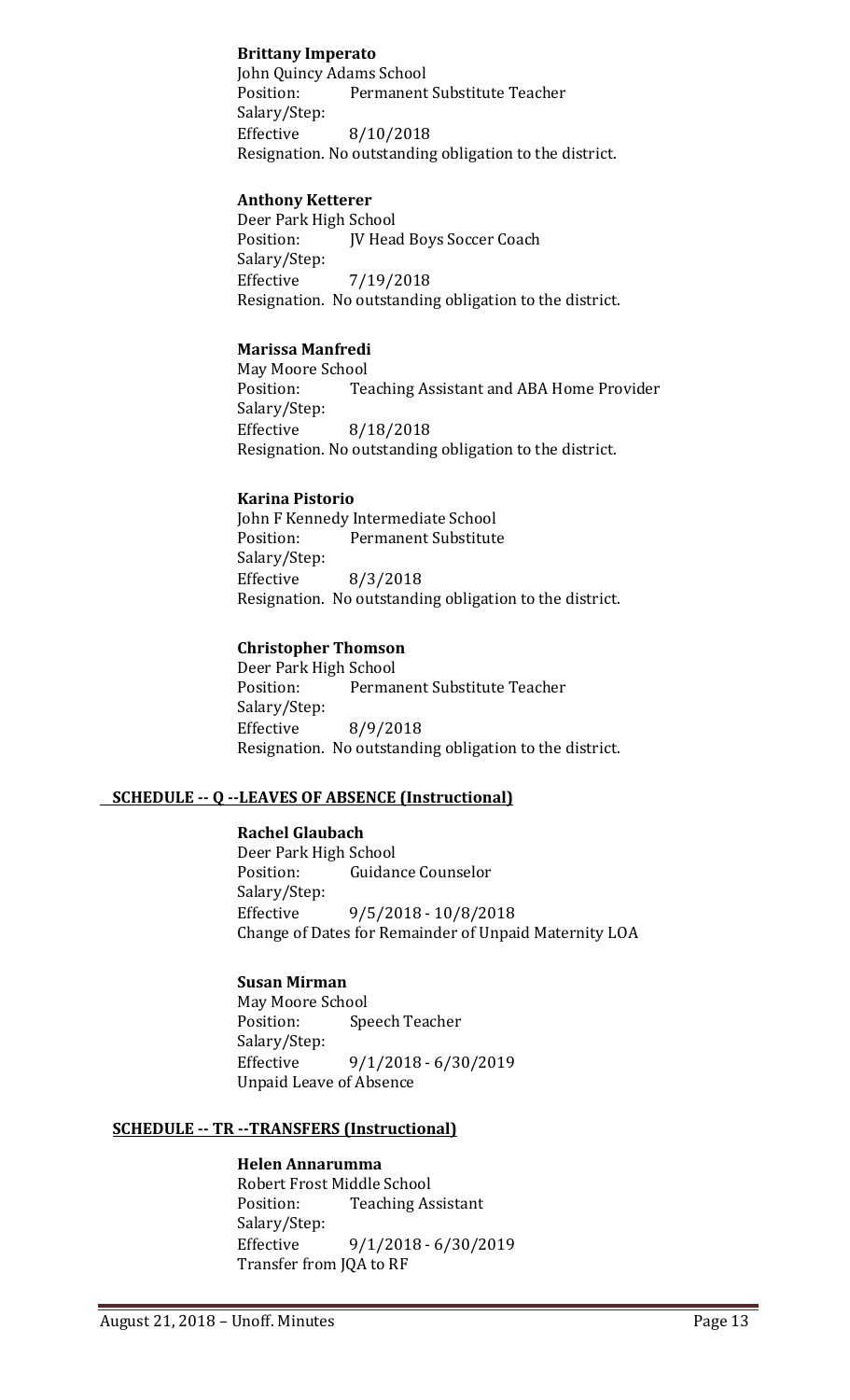## **Rosalie Brody**

John F Kennedy Intermediate School Position: Reading Teacher Salary/Step: Effective 9/1/2018 - 6/30/2019 Transfer from RF to JFK due to decrease in RF reading needs and replace JFK retirement

## **Cody Ciolino**

Robert Frost Middle School **Special Education Teacher** Salary/Step: Effective 9/1/2018 - 6/30/2019 From HS/RF/St. Cyrils to RF

#### **Daniel Friend**

John F Kennedy Intermediate School<br>Position: Permanent Substitute Permanent Substitute Teacher Salary/Step:<br>Effective Effective 9/5/2018 - 10/19/2018 Temporary Transfer from RF to JFK to cover for K. Zuk

#### **Cynthia Kercy**

Deer Park High School<br>Position: Teachii **Teaching Assistant** Salary/Step:<br>Effective Effective 9/1/2018 - 6/30/2019 Transfer from MM to HS

#### **Rosemarie Lang**

John Quincy Adams School **Elementary Teacher** Salary/Step: Effective 9/1/2018 - 6/30/2019 From JQA/MM to JQA

## **Andrea Nelson-Williams**

Deer Park High School<br>Position: Social V Social Worker Salary/Step:<br>Effective Effective 9/1/2018 - 6/30/2019 Transfer from MM to HS due to retirement of HS Social Worker

#### **Suzanne Pawluk**

Deer Park High School<br>Position: Psycho Psychologist Salary/Step:<br>Effective Effective 9/1/2018 - 6/30/2019 Transfer from DW to HS due to retirement of HS Psychologist

#### **Theresa Santa Maria**

John F Kennedy Intermediate School<br>Position: Elementary Teacher **Elementary Teacher** Salary/Step:<br>Effective Effective 9/1/2018 - 6/30/2019 Transfer from JQA to JFK due to decrease in enrollment (JQA 2nd grade)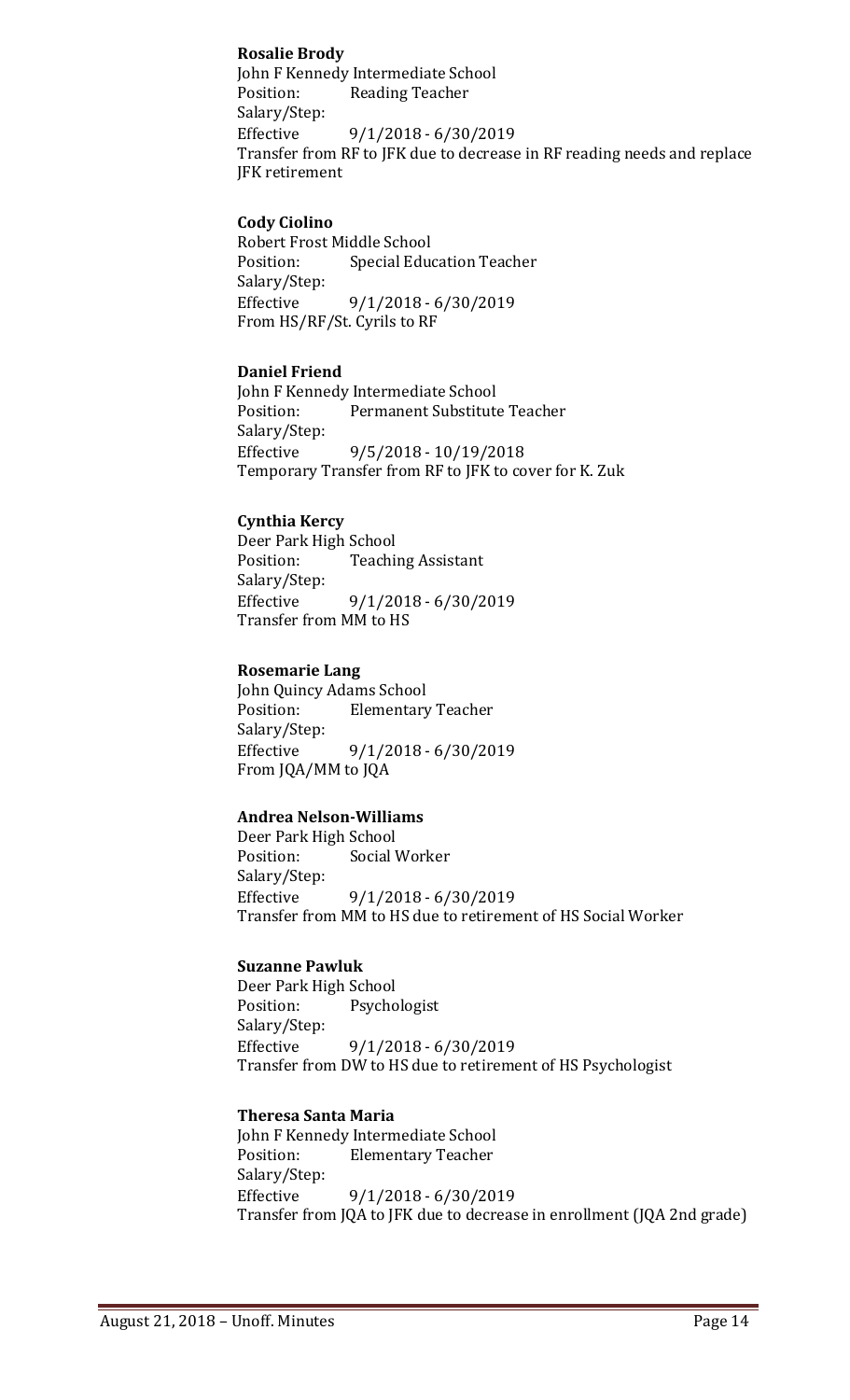**Keri Troffa** John F Kennedy Intermediate School<br>Position: Special Education Te Special Education Teacher Salary/Step:<br>Effective Effective 9/1/2018 - 6/30/2019 Transfer from RF to JFK due to building needs

#### **SCHEDULE -- TTPA --TEMPORARY ASSIGNMENT (Instructional)**

## **Michelle Astromovich**

Deer Park High School<br>Position: Living Living Environment Regents Review Teacher<br>\$71/hour Salary/Step: Effective 8/9/2018 - 8/15/2018 2 hours per day

#### **Ashley DeAcetis**

John Quincy Adams School EdTech Mentor<br>\$1,200 Salary/Step:<br>Effective Effective 9/1/2018 - 6/30/2019

## **Sara DiCandia**

Deer Park High School<br>Position: EdTecl EdTech Mentor<br>\$1,200 Salary/Step:<br>Effective Effective 9/1/2018 - 6/30/2019

## **Kevin Dluginski**

Robert Frost Middle School<br>Position: ENL Parent ENL Parent Academy<br>\$69.47/hour Salary/Step:<br>Effective  $3/15/2018$ 

#### **Thomas Fitzmaurice**

John F Kennedy Intermediate School<br>Position: EdTech Mentor EdTech Mentor<br>\$1,200 Salary/Step:<br>Effective Effective 9/1/2018 - 6/30/2019

## **Daniel Friend**

Deer Park High School Position: JV Head Boys Soccer Coach<br>Salary/Step: \$4,114.32 8 Units/Step 1 Effective 8/20/2018 - 11/1/2018

## **John Heeg**

Robert Frost Middle School<br>Position: EdTech Mer EdTech Mentor<br>\$1,200 Salary/Step:<br>Effective Effective 9/1/2018 - 6/30/2019

## **Patricia Myers**

District Wide ABA Home Provider<br>\$25/hour Salary/Step:<br>Effective  $7/1/2018 - 6/30/2019$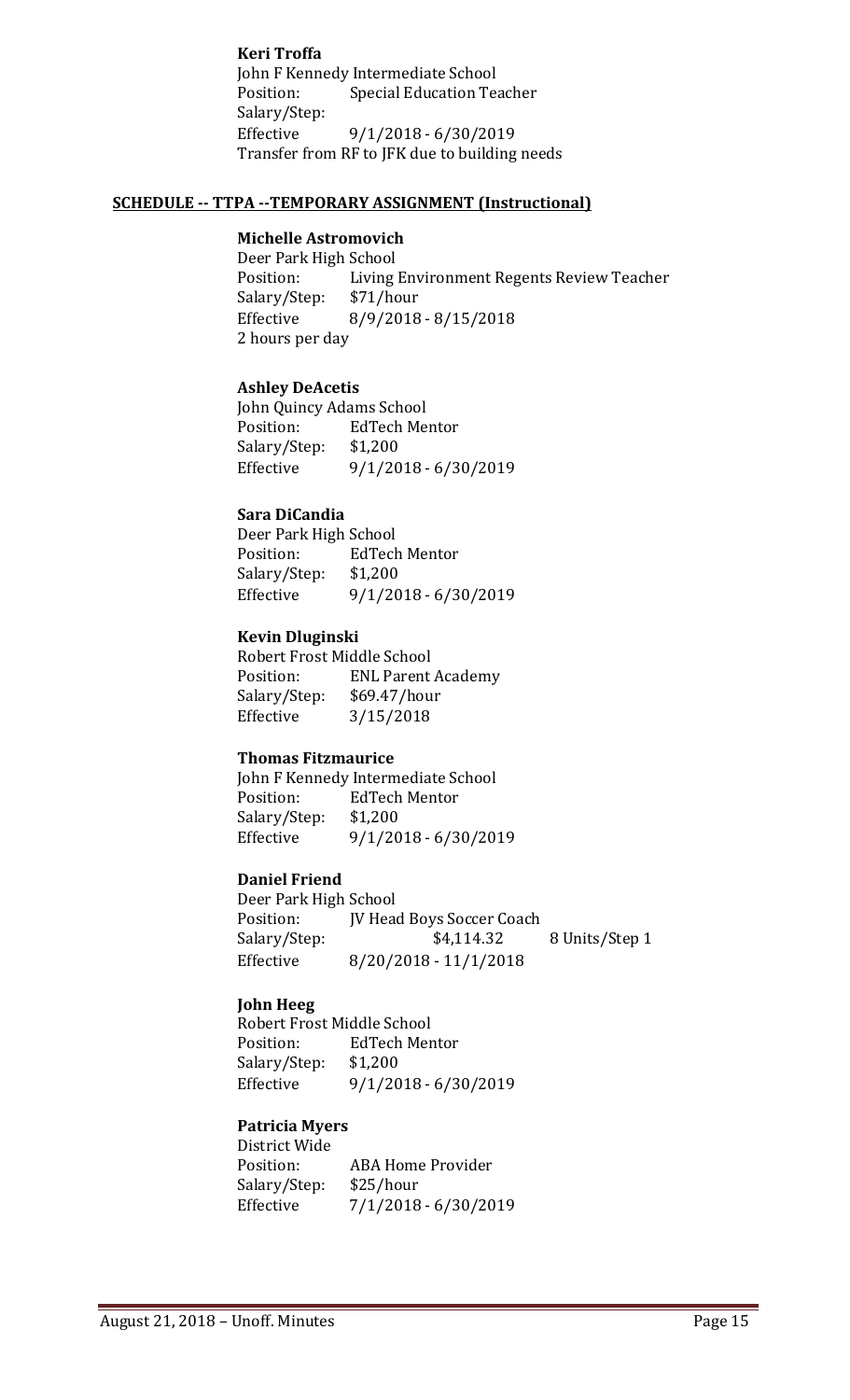## **Carey Okurowski**

Robert Frost Middle School<br>Position: EdTech Men EdTech Mentor<br>\$1.200 Salary/Step:<br>Effective Effective 9/1/2018 - 6/30/2019

## **Jamie Pambianchi**

| Deer Park High School  |
|------------------------|
| EdTech Mentor          |
| \$1,200                |
| $9/1/2018 - 6/30/2019$ |
|                        |

## **Sue Steinman**

| May Moore School |                        |
|------------------|------------------------|
| Position:        | EdTech Mentor          |
| Salary/Step:     | \$1,200                |
| Effective        | $9/1/2018 - 6/30/2019$ |

## **SCHEDULE 18/BP-803 – SCHEDULES OF BILLS PAYABLE**

| General*        | #1                   | 7/31/2018 |
|-----------------|----------------------|-----------|
| General*        | #4                   | 8/31/2018 |
| Federal*        | #2                   | 8/31/2018 |
| Capital*        | #3                   | 8/31/2018 |
| Capital*        | #4                   | 8/31/2018 |
| School Lunch*   | #2                   | 8/31/2018 |
| Trust & Agency* | #1                   | 7/31/2018 |
| WORKERS' COMP.* | Daily Check Register | 7/19/2018 |
| WORKERS' COMP.* | Daily Check Register | 7/24/2018 |
| WORKERS' COMP.* | Daily Check Register | 7/26/2018 |
| WORKERS' COMP.* | Daily Check Register | 8/1/2018  |
| WORKERS' COMP.* | Daily Check Register | 8/1/2018  |
|                 |                      |           |

## **SCHEDULE D – BID AWARD**

Bids for Bid # BDP18-017 Commercial Refrigerator and Sinks were received and opened at 11:00 AM on August 10, 2018.

Bids were advertised in Newsday. Forms and specifications were processed in accordance with Section 103 of the General Municipal Law and bids were solicited on the Empire State Purchasing Group website at [www.EmpireStateBidSystem.com.](http://www.empirestatebidsystem.com/)

Bids were received from the following vendors:

Bar Boy Products, Inc. BHS Food Service Solutions, LLC Douglas Equipment

Present at bid opening: Lauren von Ende, Purchasing Agent and Linda Martinez, Recorder. There were no vendors present.

It is recommended that the bid be awarded to the following vendors as the lowest responsible bidders meeting specifications (see attached pricing in file):

Bar Boy Products, Inc. Douglas Equipment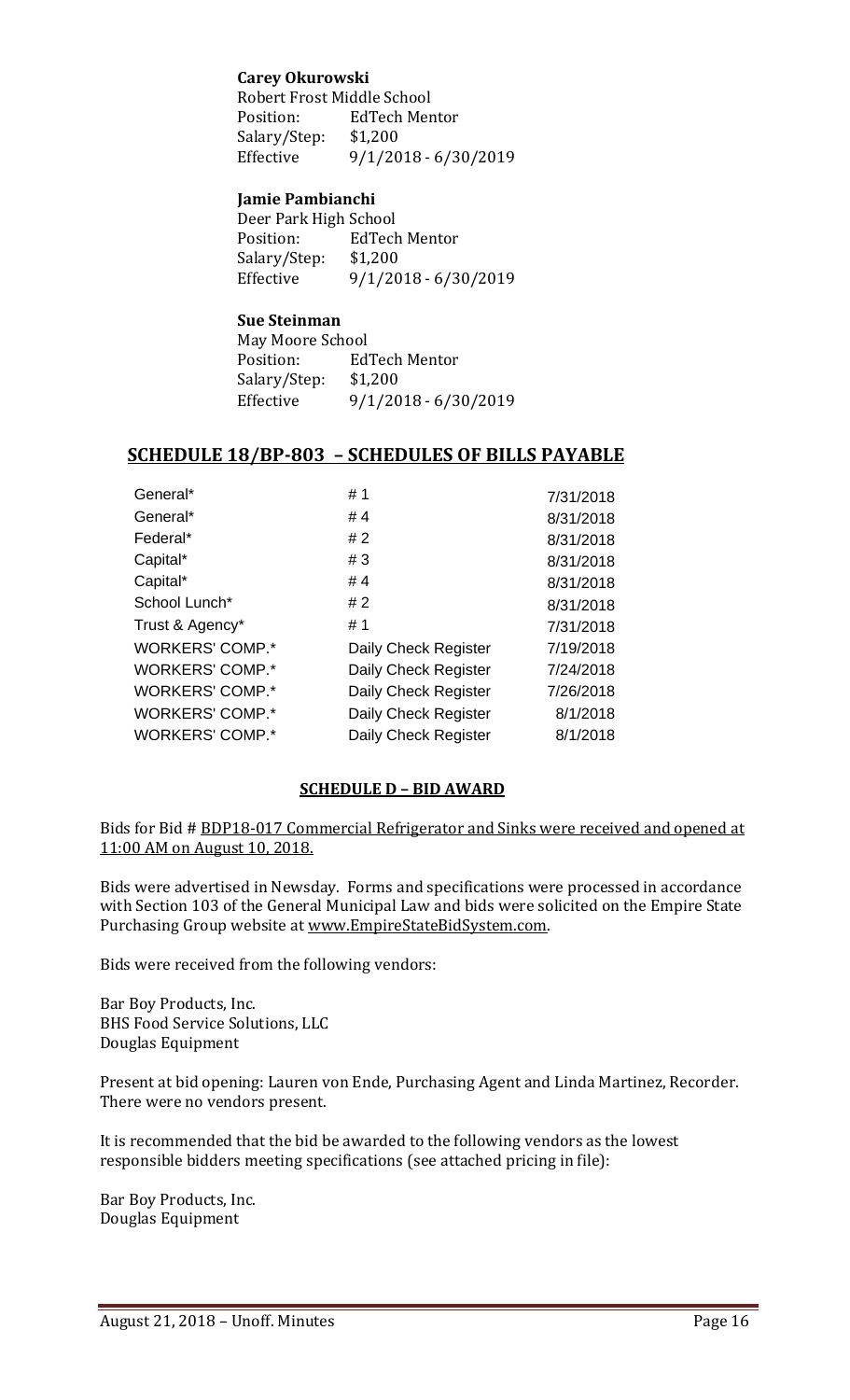## **SCHEDULE 18-E-422 - EXPLANATION OF BUDGETARY TRANSFERS #T2, T3 & T4**

## **SCHEDULES 18-F-340- CONTRACT REPORT**

**SCHEDULE 8-H-18 – HOME TEACHING (regular & special)** (confidential)

## **SCHEDULE 8-S-18 - - SPECIAL TRANSPORTATION** (confidential)

**SCHEDULE 8-SE-18 – COMMITTEE RECOMMENDATIONS** (confidential**)**

## **RECEIPT**

**OF** *Upon a motion by Ms. Gulli Grunseich, seconded by Mrs. Elliott,*  **SCHEDULES** *the Board of Education unanimously approved the following receipt of schedules collectively:*

## **SCHEDULE 18-A-471 – TREASURER's REPORT**

| Statement of Revenues - | General Fund -    | Julv |
|-------------------------|-------------------|------|
|                         | School Lunch Fund | Julv |
|                         | Federal Fund -    | Julv |

Claims Audit

July 1, 2018 -July 31, 2018

## **SCHEDULE 18-B-801 - APPROPRIATION BUDGET STATUS REPORT**

| <b>Appropriation Budget Status Report</b> | <b>General Fund -</b><br>Capital Fund -<br>School Lunch Fund<br>Federal Fund - | July<br>July<br>July<br>July |
|-------------------------------------------|--------------------------------------------------------------------------------|------------------------------|
| Extra-Classroom Activities Funds          | Robert Frost -<br>Deer Park High School -                                      | July<br>July                 |

| <b>PUBLIC</b> |                                 |
|---------------|---------------------------------|
| BE            |                                 |
| <b>HEARD</b>  | No residents signed up to speak |

## **QUESTIONS/COMMENTS/CONCERNS, Board of Education**

• Next Board meeting is September 4